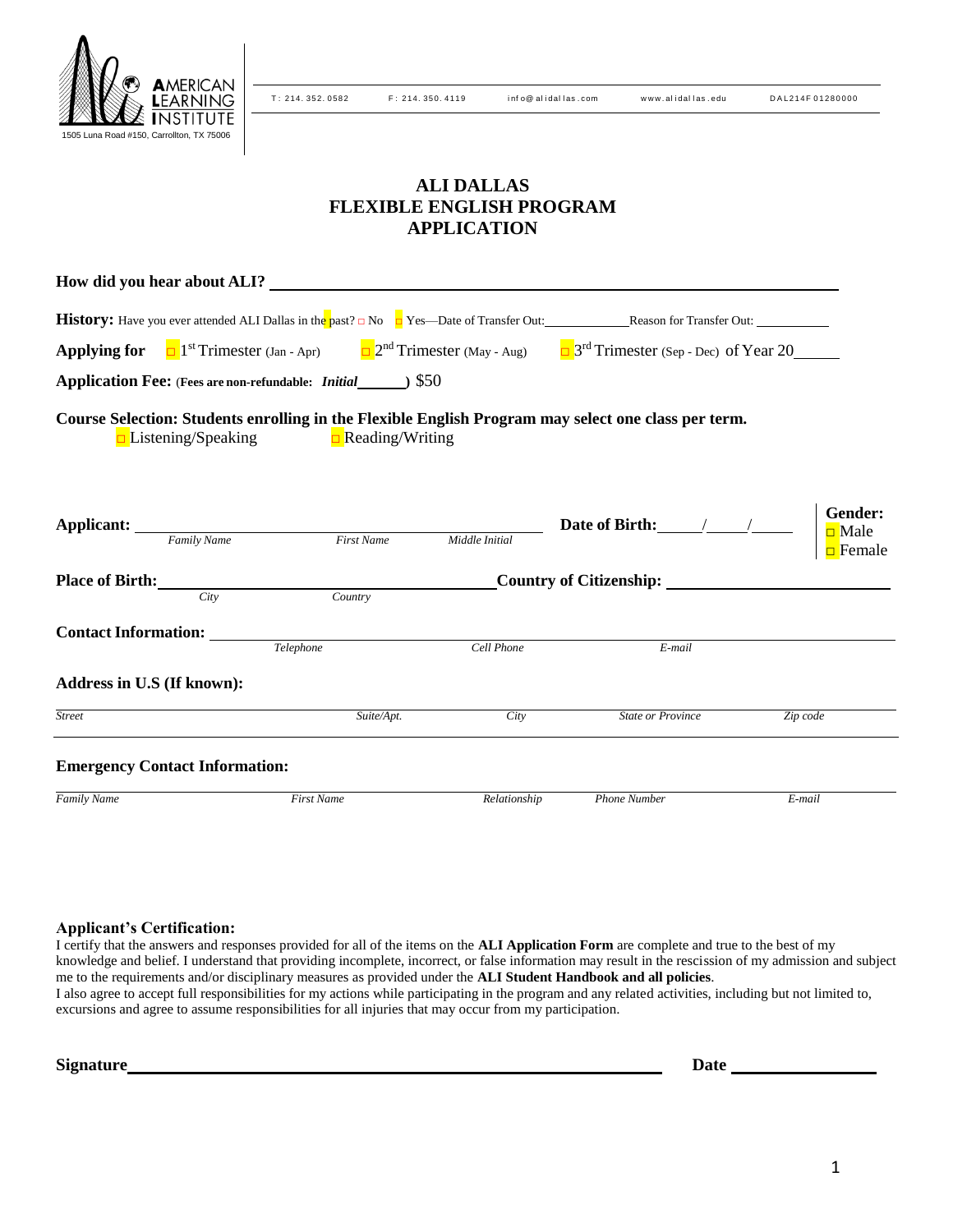

### **CANCELLATION AND REFUND POLICY**

- A. CANCELLATION
- 1. REJECTION OFAPPLICANT: If an applicant is rejected for enrollment, or if a prospective student has his/her Visa application rejected, a full refund of all monies paid, less non-refundable charges, will be made.
- 2. PROGRAMCANCELLATION: If ALI cancels a program subsequent to a student's enrollment, ALI will refund all monies paid by the student.
- 3. CANCELLATION PRIOR TO THE START OFCLASS OR NO SHOW:

Except under the circumstance identified in **Section (4)**, below, if an applicant accepted by the institution cancels prior to the start of scheduled classes or never attends class (no show), the institution will refund all monies paid or incurred by ALI, less non-refundable charges.

4. CANCELLATION PRIOR TO THE START OF CLASS OR NO SHOW:

If an applicant accepted by ALI enters the United States on an I-20 obtained through the institution and **subsequently**  cancels prior to the start of scheduled classes or never attends class (no show), the institution may retain all the tuition charges for up to **six weeks** of the first term, and a maximum total of **\$500** identified non-refundable charges.

- B. WITHDRAWAL OR TERMINATION AFTER START OF CLASS
- 1. PRORATED REFUNDS WILL BE CALCULATED ON AWEEKLY BASIS

When determining the number of weeks, the institution will **consider** a partial week the same as if a whole week were completed, provided the student was present at least one day during the scheduled week.

- 2. **FIRST** TERM/SESSION AFTER THE CLASS START DATE For students whose last day of attendance occurs at any point in the first four weeks, the institution may retain the charges applicable to the first **four weeks**. For students whose last day of attendance occurs after the first four weeks but before or at the midpoint of the term/session, the institution may retain a **prorated** amount of tuition. For students whose last day of attendance occurs after the midpoint, the institution may retain **all of the charges** for that term.
- 3. **SUBSEQUENT** TERMS/SESSIONS AFTER THE START DATE For students who have completed the first term/session at ALI but whose last day of attendance occurs before or at the midpoint of any subsequent term/session, the institution may retain a **prorated** amount of tuition up to the midpoint. For students whose last day of attendance occurs after the midpoint of any subsequent session, the institution may retain **all of the tuition** for that term/session.
- C. REFUND DUEDATES

If an applicant never attends class (no-show) or cancels prior to the class start date, all refunds due will be made within **forty-five (45) calendar days** of the first scheduled day of class or the date of cancellation, whichever is earlier.

For an enrolled student, the refund due will be calculated using the last date of attendance (LDA) and be paid within **forty-five (45) calendar days** from the documented date of determination. The date of determination is the date the student gives written notice of withdrawal to the institution or the date the institution terminates the student due to the student's failure to adhere to the institution's attendance, conduct, or student progress policy.

#### **STUDENT'S ACKNOWLEDGMENTS**

1. If accepted, I will comply with laws, regulations, and rules of federal, state, and local governments.

- 2. If accepted, I will comply with rules and regulations of American Learning Institute.
- 3. ALI has provided me a copy of or has informed me that a Student Handbook is available for my review at ALIDallas.com.

3. I certify that: (a) I understand the cancellation and refund policy, (b) I have made true and correct statements, (c) All information provided is accurate and no material omission has taken place, (d) All materials provided herewith are accurate and a true copy of the original (if not an original), and (e) ALI will rely on information provided herewith and any misrepresentation or material omission would make me ineligible, cancellable, dismissible, or terminate-able from ALI

**Student's Signature Date**